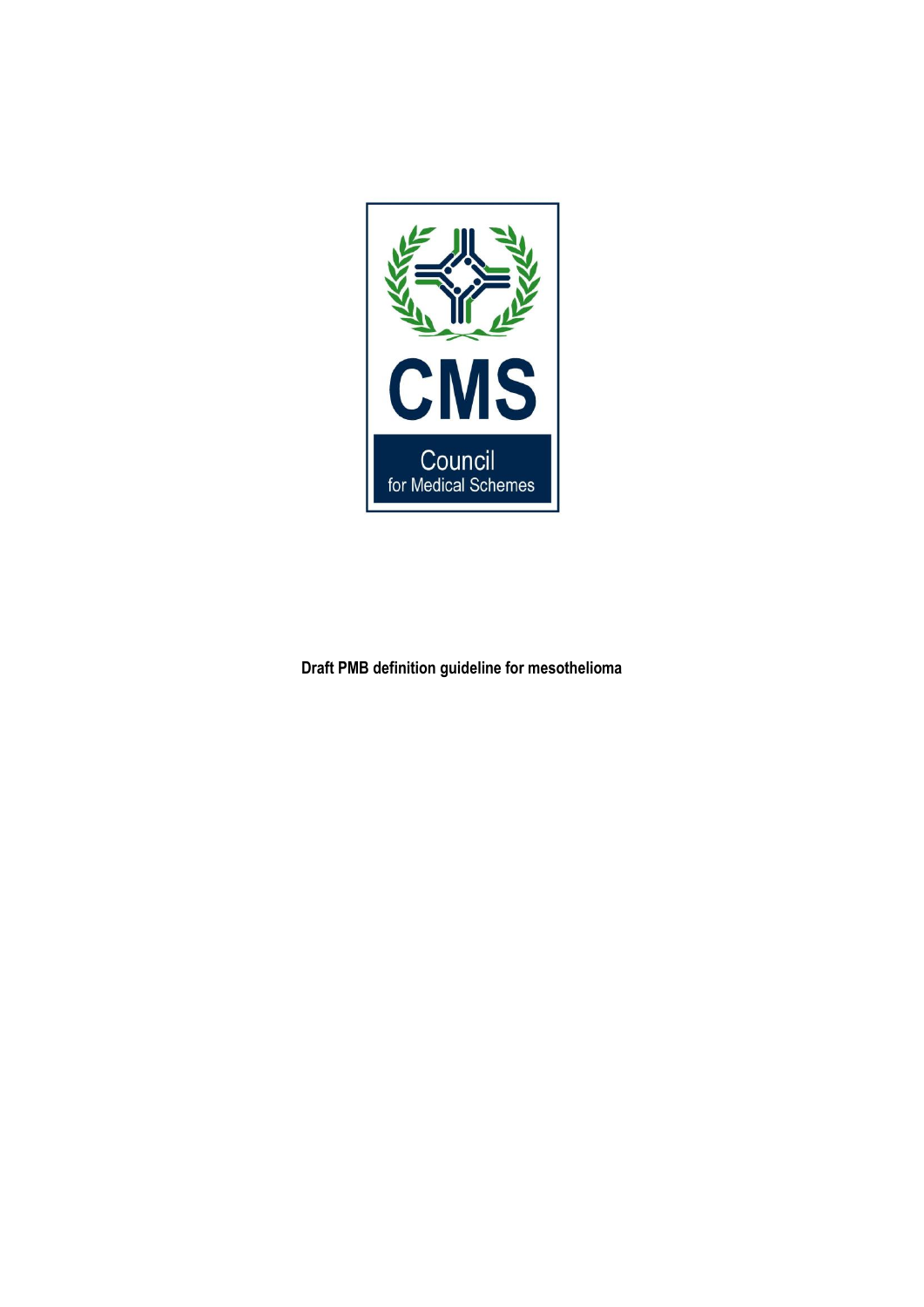#### <span id="page-1-0"></span>**DISCLAIMER**

*The mesothelioma benefit definition has been developed for the majority of standard patients. These benefits may not be sufficient for outlier patients. Therefore Regulation 15(h) and 15(I) may be applied for patients who are inadequately managed by the stated benefits. The benefit definition does not describe specific in-hospital management such as theatre, anaesthetists, anaesthetist drugs and nursing care. However, these interventions form part of care and are Prescribed Minimum Benefits.*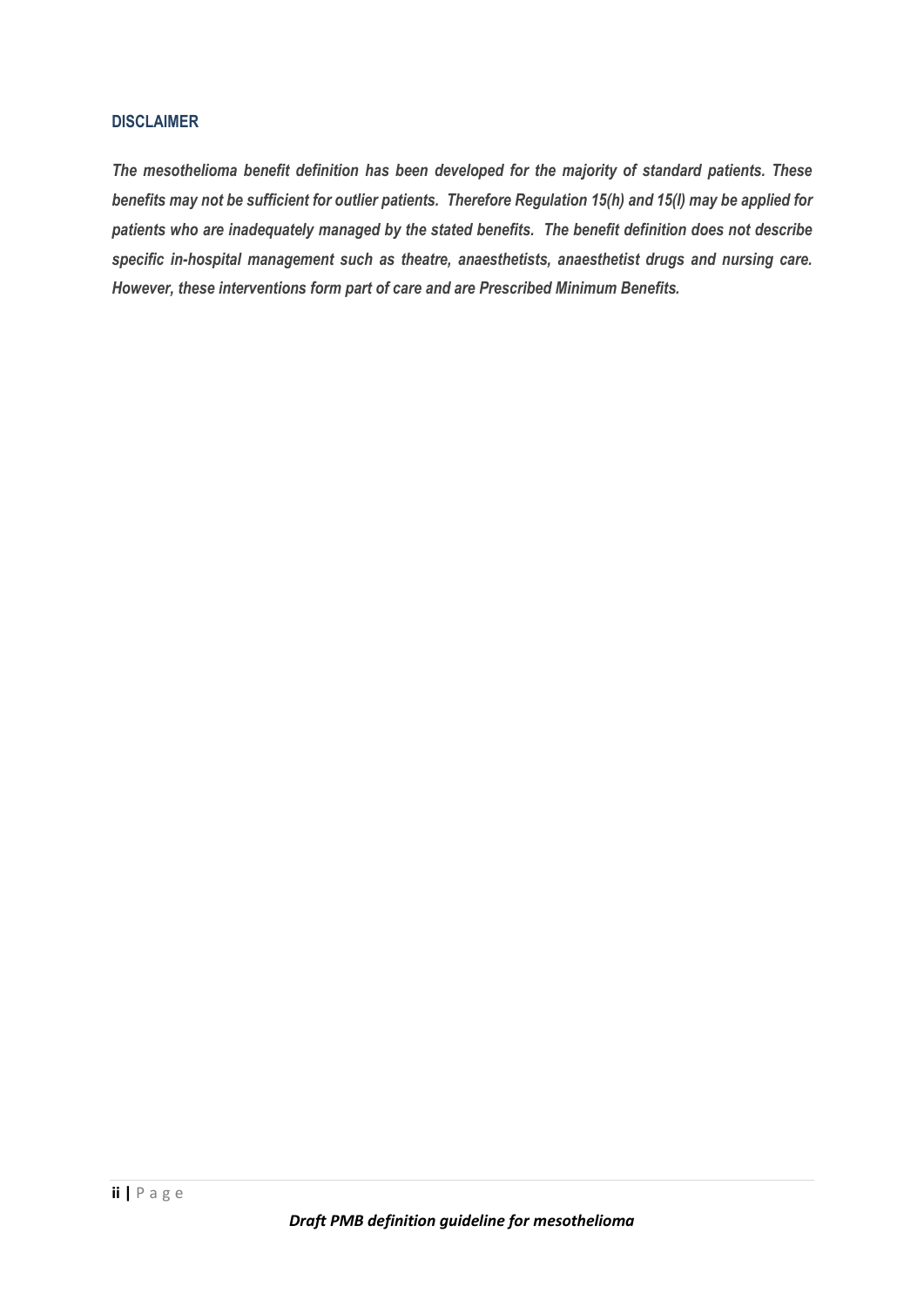# <span id="page-2-0"></span>**TABLE OF CONTENTS**

| 1. |     |
|----|-----|
| 2. |     |
| 3. |     |
| 4. |     |
|    | 4.1 |
|    | 4.2 |
|    |     |
|    |     |
|    |     |
|    |     |
| 5. |     |
|    |     |
|    |     |
|    |     |
|    |     |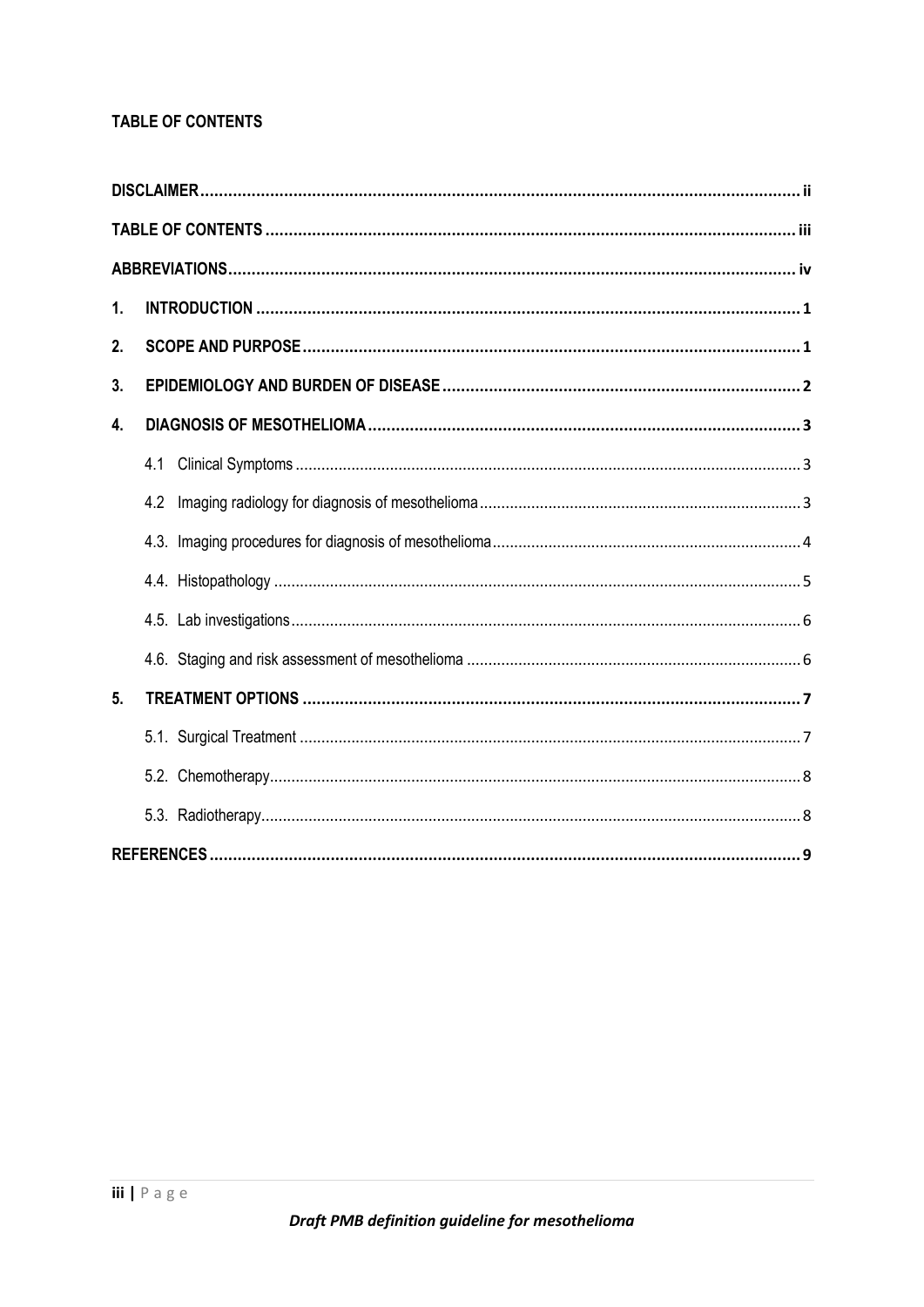## <span id="page-3-0"></span>**ABBREVIATIONS**

| <b>CMS</b>  | <b>Council for Medical Schemes</b>   |
|-------------|--------------------------------------|
| <b>PMB</b>  | <b>Prescribed Minimum Benefit</b>    |
| <b>ARD</b>  | Asbestos Related Disease             |
| <b>MPM</b>  | Malignant Pleural Mesothelioma       |
| <b>IHC</b>  | Immunohistochemistry                 |
| RT          | Radiotherapy                         |
| <b>VATS</b> | Video-Assisted thoracoscopic surgery |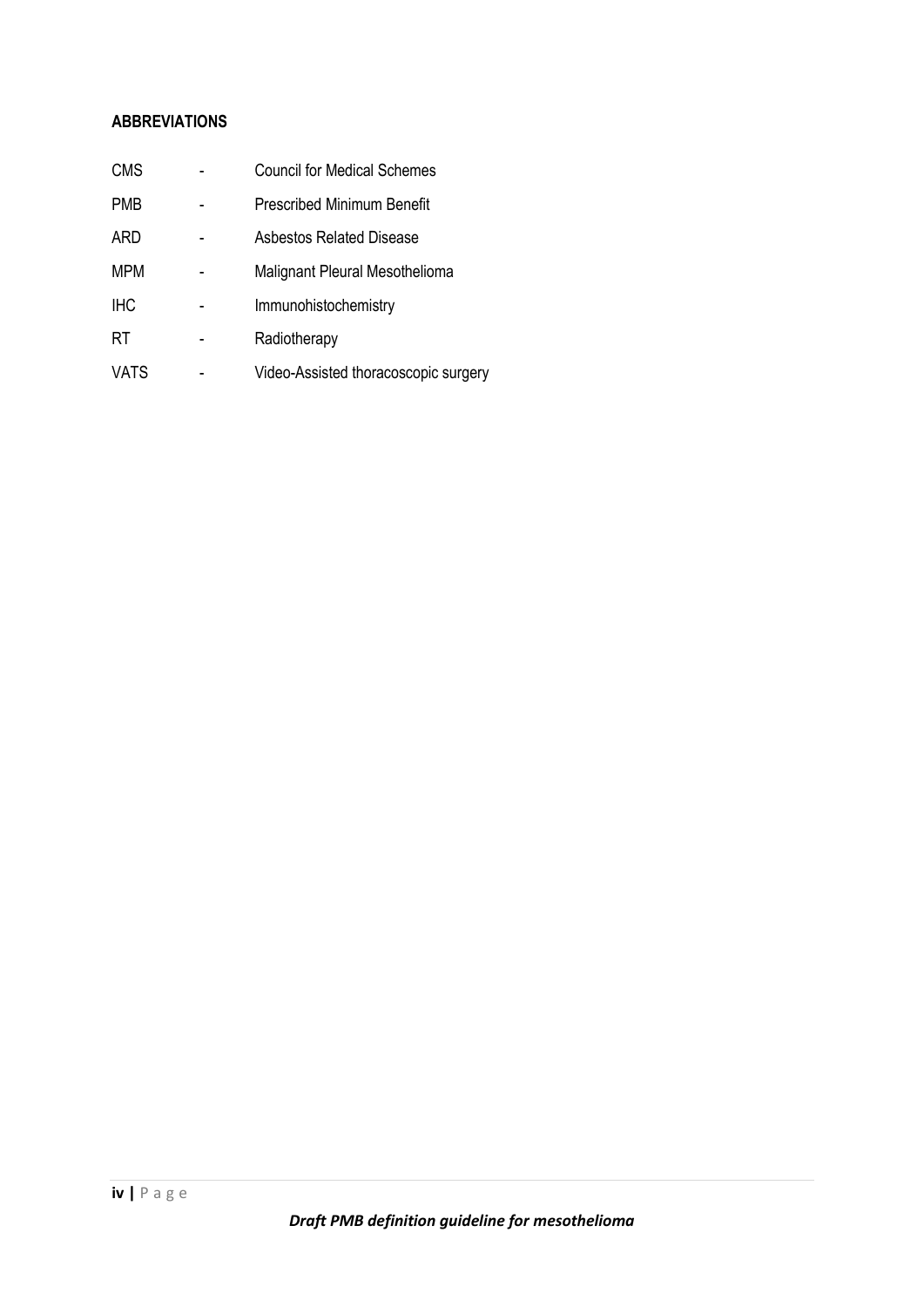## <span id="page-4-0"></span>**1. INTRODUCTION**

- 1.1. The legislation governing the provision of the Prescribed Minimum Benefits (PMBs) is contained in the Regulations enacted under the Medical Schemes Act, 131 of 1998 (the Act). With regards to some of the Diagnosis Treatment Pairs (DTPs), medical scheme beneficiaries find it difficult to be fully aware of their entitlements in advance. In addition, medical schemes interpret these benefits differently, resulting in a lack of uniformity of benefit entitlements.
- 1.2. The benefit definition project is undertaken by the Council for Medical Schemes (CMS) with the aims of defining the PMB package, as well as to guide the interpretation of the PMB provisions by relevant stakeholders.

# <span id="page-4-1"></span>**2. SCOPE AND PURPOSE**

- 2.1. The guidelines are intended as a recommendation for the diagnosis, treatment and care of individuals with mesothelioma in any clinically appropriate setting as outlined in the Act.
- 2.2. The purpose of this guideline is to provide a detailed clarification in respect of benefits and entitlements to members and beneficiaries of medical schemes.

| C <sub>45.0</sub> | Mesothelioma of pleura      |
|-------------------|-----------------------------|
| C <sub>45.1</sub> | Mesothelioma of peritoneum  |
| C45.2             | Mesothelioma of pericardium |
| C45.7             | Mesothelioma of other sites |
| C <sub>45.9</sub> | Mesothelioma, unspecified   |

## **Table 1: Possible ICD10 codes for identifying mesothelioma**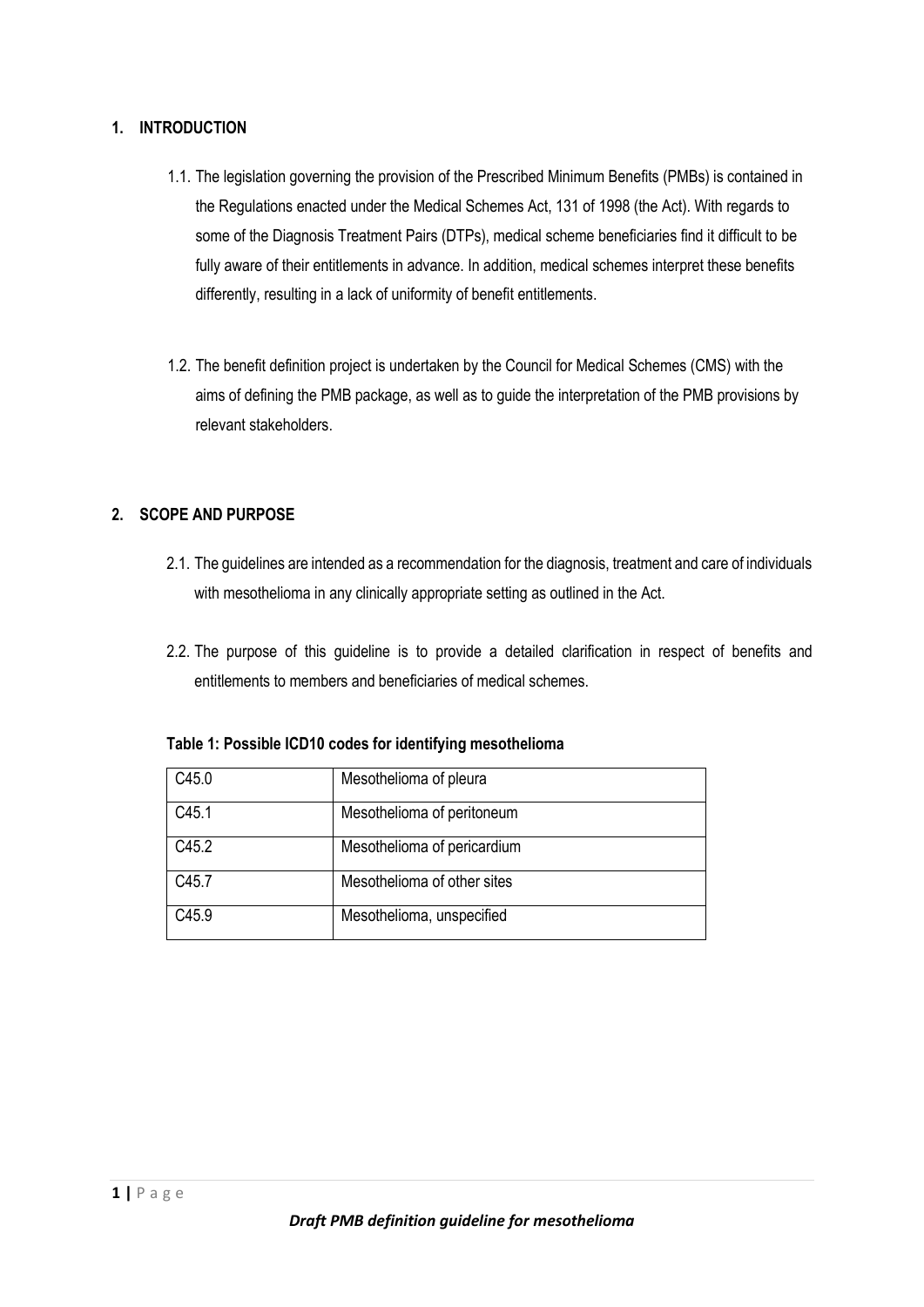#### <span id="page-5-0"></span>**3. EPIDEMIOLOGY AND BURDEN OF DISEASE**

- 3.1. Mesothelioma is a rare tumour of the mesothelial cells, accounting for less than 1% of all cancers. Mesothelial cells make up the mesothelium, a membrane which forms the lining of body cavities including the thoracic cavity (pleura), abdominal cavity (peritoneum), and heart sac (pericardium) or forms a membranous cover for the internal male reproductive organs (tunica vaginalis of testis) (Shavelle,Vavra-Musser, Lee & Brooks, 2017).
- 3.2. Pleural mesothelioma is the most common form (80–85% of cases) and peritoneal mesothelioma accounts for about 10–15% of cases. Mesothelioma of the pericardium and tunica vaginalis of testis make up less than 5% of cases. Most cases are closely related to asbestosis exposure (Offermans, Vermeulen, Burdorf, Goldbohm, Kauppinen, Kromhout & van den Brandt, 2014), with a stronger correlation found in pleural than peritoneal cases (Shavelle et al 2017). Asbestos comprises of silicate minerals with thin fibres: chrysotile, crocidolite as serpentines, amosite, anthophyllite, tremolite, and actinolite from the amphibole group (Barlow, Lievense, Gross, Ronk, & Paustenbach, 2013).
- 3.3. Chrysotile is biologically active and detectable in the lungs for a shorter time. Chrysotile, amosite, and crocidolite were mined and used in ship and railway construction as well as in fire protection engineering. The first evidence of their high carcinogenic potential was found in the United Kingdom and South Africa as early as the 1960s (Wagner, Sleggs, & Marchand, 1960). Amosite and crocidolite seem to have a higher carcinogenicity than the other types of asbestos (Barlow et al 2013). When ranked by the number of incident cases, mesothelioma is ranked 31<sup>st</sup> globally and number 29 in South Africa (Global Burden of Disease Cancer Collaboration, 2016).
- 3.4. Asbestos exposure is typically labour-dependent and is recognised as an occupational disease. More recently, a shift has been observed from asbestos-removal workers to professionals involved in postconstruction work, e.g., electricians, plumbers, or heat protection technicians (Geltner, Errhalt, Baumgartner, Ambrosch, Machan, Eckmayr, Klikovits, Hoda, Popper, & Klepetko, 2016).
- 3.5. There is a correlation between the amount of asbestos exposure and the incidence of malignant pleural mesothelioma (MPM). The mean latency period between exposure to asbestos and the onset of symptoms is up to 40 years, and 99% of cases show a latency of more than 15 years (Lanphear & Buncher, 1992).
- 3.6. This is paralleled by a profession-dependent gender distribution, as more than 80% of affected individuals are men (Delfino, Anton-Culver, & Saltzstein, 1995).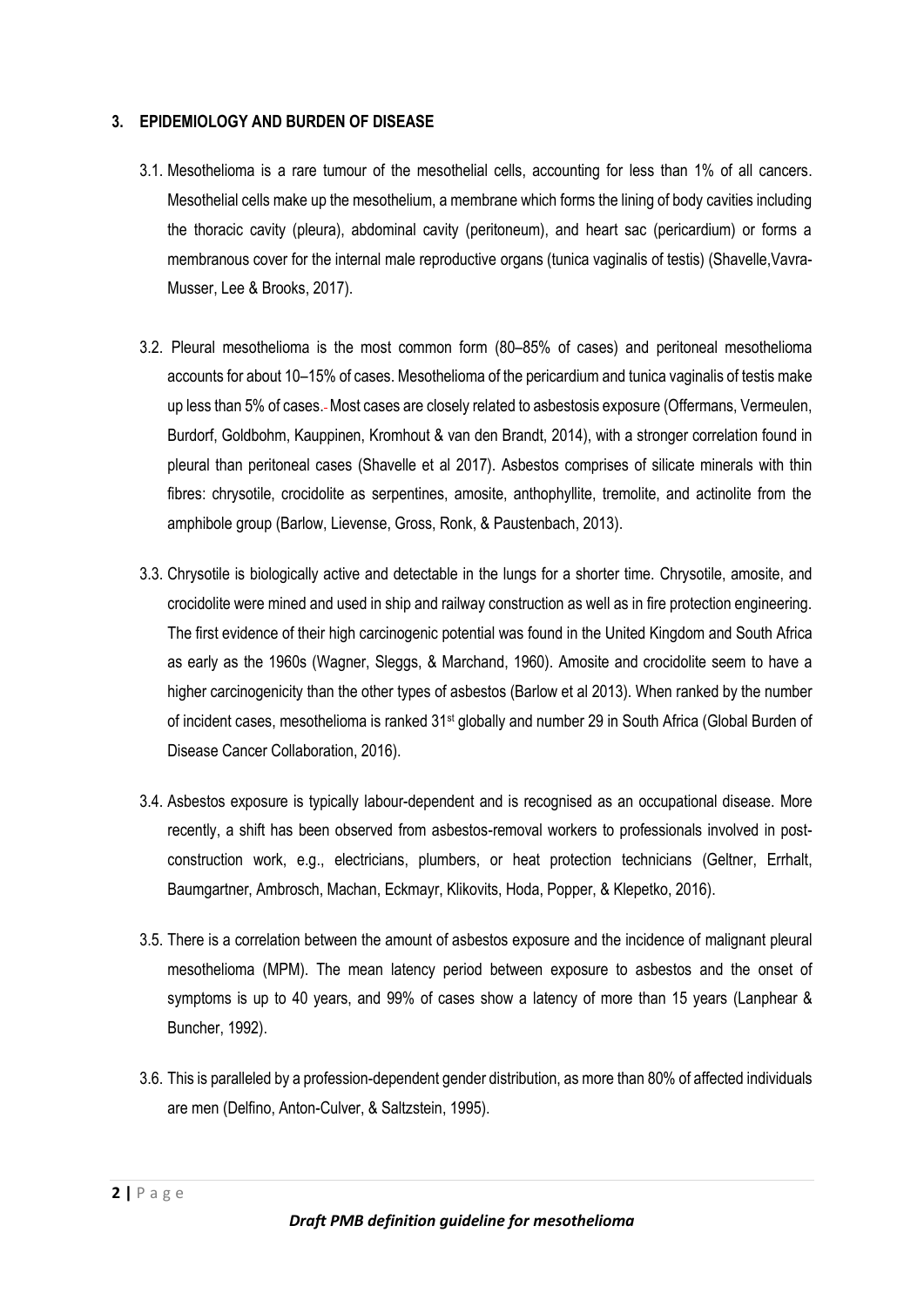3.7. Occupational exposure to asbestos accounts for more than 80% of the cases and makes MPM a preventable disease. Although the Western world is moving towards a levelling-off of asbestos related diseases (ARD) incidence, the continued use of asbestos in the developing world could lead to a global epidemic of MPM. The use of asbestos is banned in Europe, however, other developed countries have only controlled the import, but not abolished handling of asbestos products. Other potential cofactors for developing mesothelioma besides exposure to asbestos are exposure to synthetic materials (ceramics, nanoparticles), ionizing radiation, and SV-40 virus infections (Kanbay, Ozer Simsek, Tutar, Yilmaz, Buyukoglan, Canoz, & Demir, 2014). The impact of cigarette smoke as well as numerous other fibrous materials such as glass fibres and mineral glass wool is, however, excluded. Recently, a germline mutation in the BAP1 gene has been linked to predisposition in some cases of MPM (Testa, Cheung, Pei, Below, Tan, Sementino, Cox, Dogan, Pass, Trusa, Hesdorffer, Nasu, Powers, Rivera, Comertpay, Tanji, Gaudino, Yang, & Carbone, 2011). Somatic mutations may also play a role in developing MPM.

#### <span id="page-6-0"></span>**4. DIAGNOSIS OF MESOTHELIOMA**

#### <span id="page-6-1"></span>**4.1Clinical Symptoms**

Patients typically present with complaints of shortness of breath, chest pain, fatigue and weight loss. These symptoms can occur over many months. During physical examination, unilateral effusions are often observed. It is important that a detailed occupational history be obtained. Shortness of breath is often initially caused by a pleural effusion and later by extensive restriction due to pleural and pulmonary tumour masses in the thoracic cavity. Patients describe the chest pains as diffuse, sometimes radiating into the shoulders, arms, or abdomen. Tumour ingrowth into the neural structures of the brachial plexus and the intercostal or paravertebral structures can also cause neuropathic pain. Weight loss is a symptom of the advancement of the disease. Typically, MPM occurs initially unilaterally. The tumour can, however, spread to the other pleural cavity or into the peritoneum in the further course of disease. Compared with lung cancer, distant metastases in the extrathoracic lymph nodes or in other parenchymal organs are usually rare, although they do occur in advanced stages (Finn, Brims, Gandhi, Olsen, Musk, Maskell, & Lee, 2012).

#### <span id="page-6-2"></span>**4.2 Imaging radiology for diagnosis of mesothelioma**

- 4.2.1. Chest x-ray- The typical finding on chest X-rays of patients with MPM is pleural effusion or pleural thickening, which, however, is not specific (Geltner C et al. 2016).
- 4.2.2. CT chest abdomen and pelvis CT chest is the imaging modality of choice to evaluate MPM and elegantly demonstrates the extent of primary tumour, local invasion, intrathoracic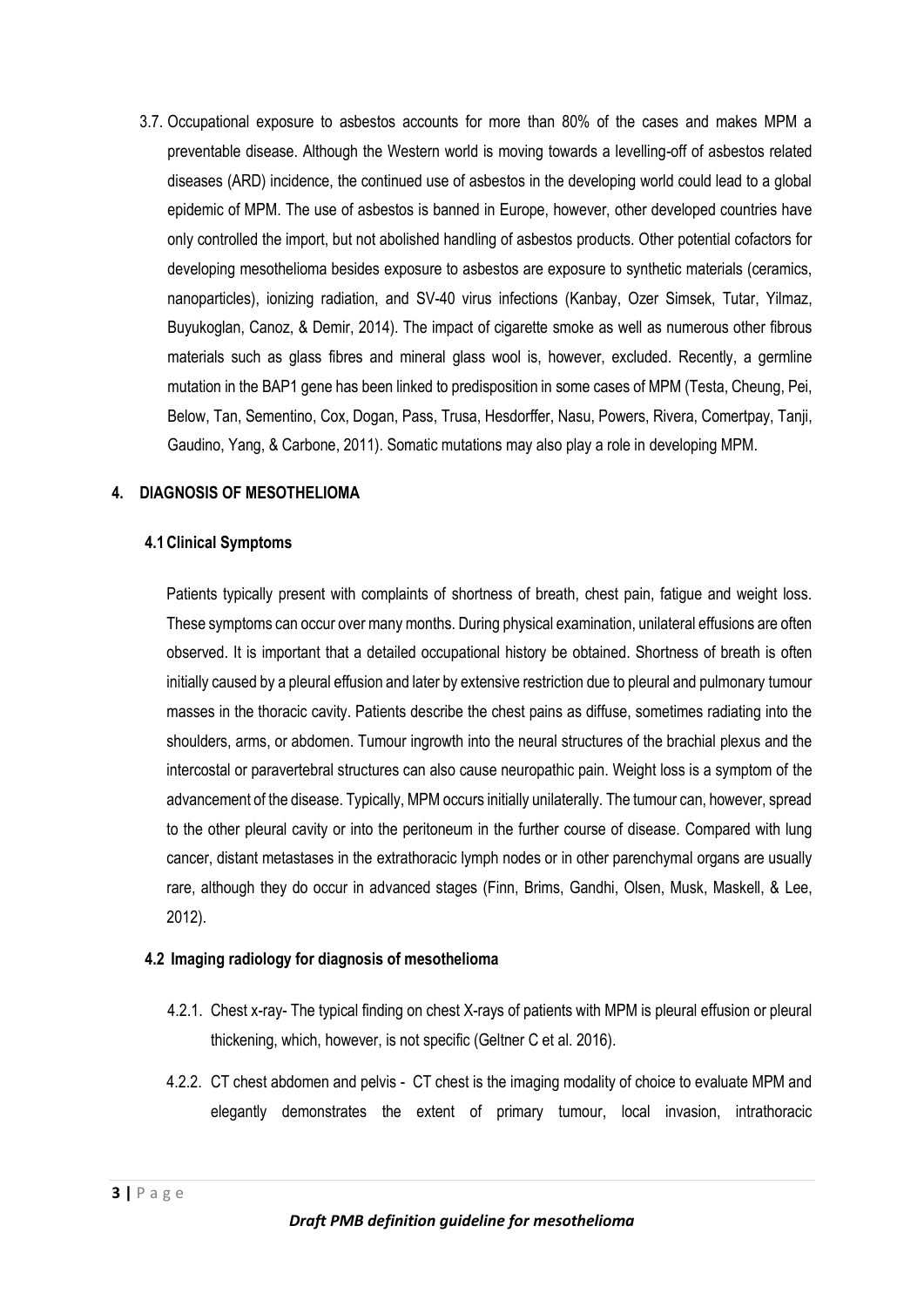lymphadenopathy, and extrathoracic spread (Nickell, Lichtenberger III, Khorashadi, Abbott & Carter, 2014).

- 4.2.3. MRI scan There is no consensus on the role of MRI in diagnosis on mesothelioma and it is not recommended as PMB level of care (Nickell, et al, 2014; Van Zandwijk, Clarke, Henderson, Musk, Fong, Nowak, Loneragan, McCaughan, Boyer, Feigen, Currow, Schofield, Pavlakis, McLean, Marshall, Leong, Keena, & Penman, 2013).
- 4.2.5. PET-CT there is no role for PET-CT in the diagnosis of mesothelioma and is therefore not PMB level of care.

**Table 2: PMB level of care imaging radiology interventions for the diagnosis of mesothelioma**

| <b>Description</b>              | Frequency | <b>Comment</b>                                                                                                          |
|---------------------------------|-----------|-------------------------------------------------------------------------------------------------------------------------|
| Chest X-ray                     | n         | Recommended by consensus as the initial diagnostic work                                                                 |
|                                 |           | up                                                                                                                      |
| CT chest, abdomen<br>and pelvis |           | Both in initial diagnosis and follow up. Depends on the<br>diagnosis whether it's a pleural or peritoneal mesothelioma. |

When an occupational history indicates considerable asbestos exposure, or the radiology is suggestive of mesothelioma, cytology can be used to detect malignant cells but histological specimens must often be obtained.

## **4.3. Imaging procedures for diagnosis of mesothelioma**

- 4.3.1. A thoracoscopy is recommended to obtain adequate histology, to optimally stage, and to allow pleural fluid evacuation (with or without pleurodesis) (Maskell et al 2003, Greillier et al 2007). This can be performed as a pleuroscopy or as video-assisted thoracic surgery (VATS). VATS is not only the gold standard for securing biopsy tissue for the pathological diagnosis, but it also allows effective drainage of pleural effusion and talc pleurodesis.
- 4.3.2. Image-guided core biopsy, either by ultrasound or CT, is suitable for cases where pleural thickening or a nodular/ mass lesion has been demonstrated. Ultrasound biopsy has an equivalent yield and less exposure to radiation (Sconfienza LM et al., 2013).
- 4.3.3. Fine needle aspiration (FNA) biopsy has a low diagnostic yield (about 30%) and is not routinely recommended for mesothelioma. Likewise, percutaneous pleural biopsy also has a low diagnostic yield and is not recommended for routine diagnosis (Van Zandwijk et al., 2013). These procedures are not recommended as PMB level of care.
- 4.3.4. Thoracotomy should probably be restricted to a small incisional biopsy into the chest wall for those cases where the pleural space has been obliterated.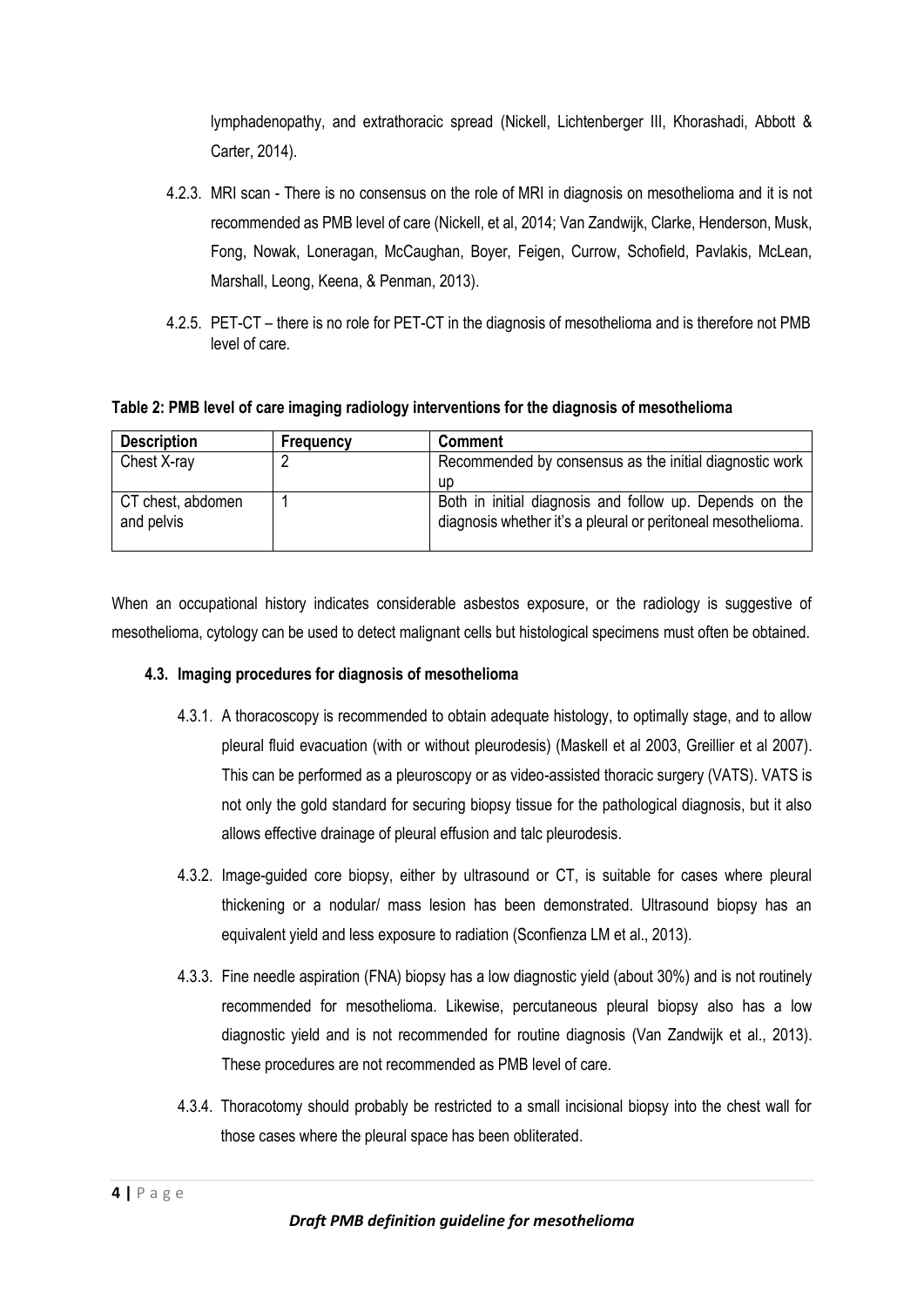- 4.3.5. Mediastinoscopy and mediastinotomy can be performed where indicated for tissue diagnosis.
- 4.3.6. Laproscopic guided biopsy of peritoneum is recommended as PMB level of care if it is peritoneal mesothelioma.

**Table 3: PMB level of care of imaging procedures and procedures for obtaining tissue for the diagnosis of mesothelioma.**

| <b>Description</b>                      | <b>Comment</b>                                                                                                                                                                                                                                                                                             |
|-----------------------------------------|------------------------------------------------------------------------------------------------------------------------------------------------------------------------------------------------------------------------------------------------------------------------------------------------------------|
| CT- or ultrasound-guided needle biopsy  | CT-guided core biopsy or VAT-guided pleural biopsy is<br>recommended – depending on the clinical circumstances – to<br>obtain adequate tissue for histological analysis including<br>immunohistochemistry, and has high sensitivity and specificity for<br>the diagnosis of malignant pleural mesothelioma |
| Thoracoscopy / Thoracentesis            |                                                                                                                                                                                                                                                                                                            |
| Thoracotomy                             |                                                                                                                                                                                                                                                                                                            |
| Mediastinoscopy                         |                                                                                                                                                                                                                                                                                                            |
| Mediastinotomy                          |                                                                                                                                                                                                                                                                                                            |
| Laproscopic guided biopsy of peritoneum | Important if its peritoneal mesothelioma                                                                                                                                                                                                                                                                   |

## <span id="page-8-0"></span>**4.4.Histopathology**

- 4.4.1. Standard practice is to subtype mesotheliomas into three categories, epithelioid, sarcomatoid and biphasic types (mixed epithelioid and sarcomatoid). Determining the histological subtype of malignant mesothelioma is a factor that influences prognosis in this disease. Epithelioid subtype is the most common (50-70%) and associated with the best prognosis. Sarcomatid tumours (5-20% prevalence) have the poorest prognosis with a 5months median survival (Van Zandwijk et al., 2013).
- 4.4.2. A panel of immunohistochemical markers should be used for pathologic diagnosis of malignant pleural mesothelioma. The immunohistochemical panels should contain positive (mesothelial) and negative (carcinoma-related) markers for malignant mesotheliomas with an epithelioid component and include at least one cytokeratin marker, at least two mesothelial markers and at least two carcinoma related markers. For pleural mesothelioma-like tumour with an epithelial component, it is recommended that immunolabelling for both calretinin and TTF-1 is routinely carried out. Additional markers should be added when tumour other than lung cancer enter into the differential diagnosis (Van Zandwijk et al., 2013).
- 4.4.3. Full-thickness biopsies are required to separate invasive from non-invasive growth patterns and a panel of numerous immunohistochemical markers is needed for the differentiation of epithelioid MPM from adenocarcinoma (Scherpereel et al., 2010).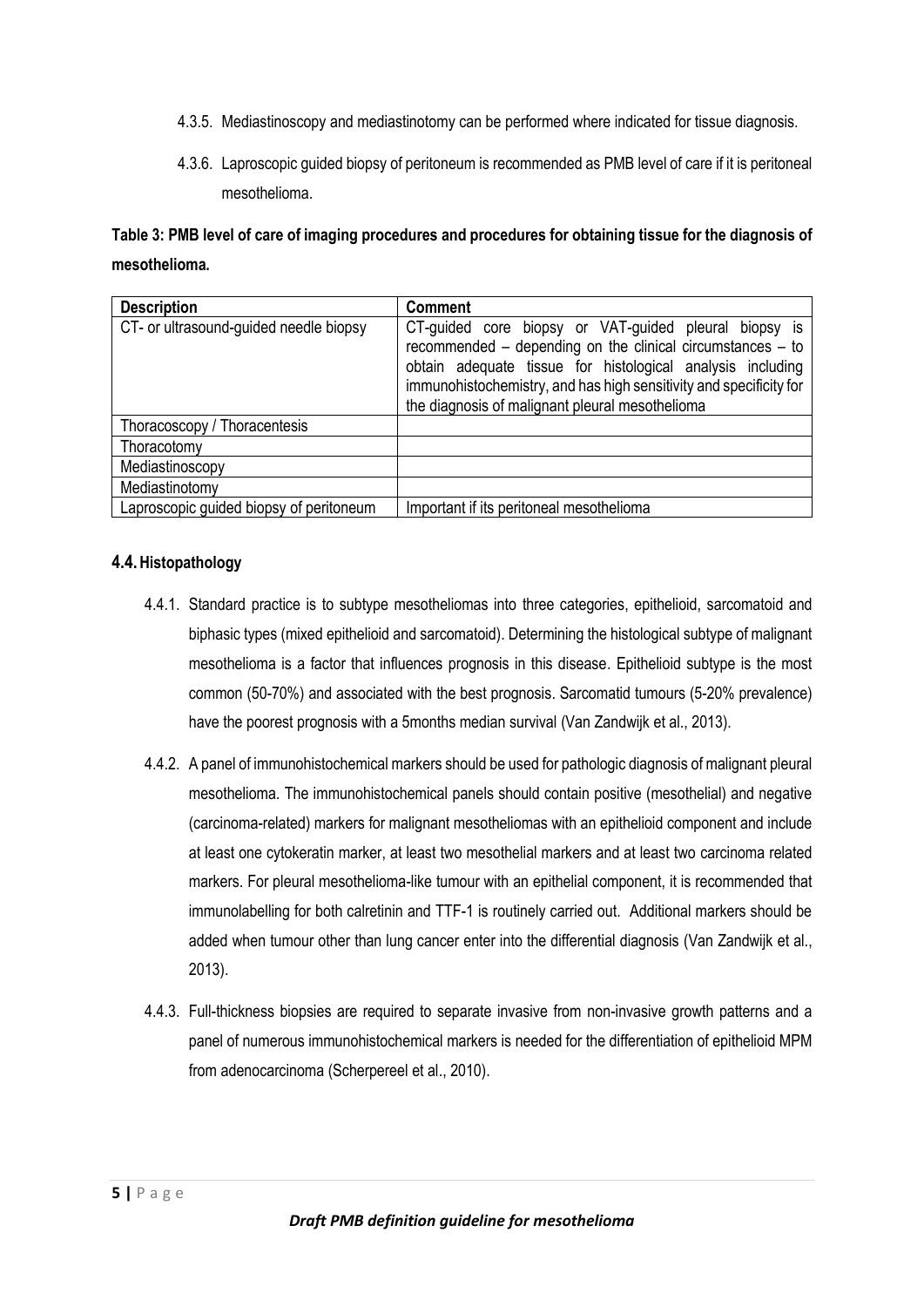#### <span id="page-9-0"></span>**4.5. Lab investigations**

The laboratory tests indicated in table 4 below are PMB level of care for mesothelioma

| <b>Description</b>     | Frequency | <b>Comments</b>                                                                    |
|------------------------|-----------|------------------------------------------------------------------------------------|
| U+E and Creatinine     |           |                                                                                    |
| LFT's                  |           |                                                                                    |
| <b>FBC</b>             |           |                                                                                    |
| Blood gases            |           |                                                                                    |
| Cytology pleural fluid |           | The test is actually pre-diagnostic and should not be repeated if<br>already done. |

**Table 4: PMB level of care laboratory investigations for mesothelioma**

#### <span id="page-9-1"></span>**4.6.Staging and risk assessment of mesothelioma**

- 4.6.1. Once cancer is diagnosed, the treating doctor will need to establish the staging and risk factors in order to suggest treatment options and for therapeutic planning.
- 4.6.2. Computed tomography (CT) of the chest and abdomen is the preferred radiological method to assess patients with MPM. Plain chest radiography lacks sufficient sensitivity for routine staging because small malignant pleural effusions are not detected and large pleural effusions can obscure pleural/chest lesions (Van Zandwijk et al., 2013).
- 4.6.3. Ultrasound abdomen and chest is recommended as PMB level of care as it is more sensitive than CT in detecting nodal involvement and distant metastasis, and in differentiating tumour activity from benign disease. In comparison to CT, it both downstages some disease by excluding lesions potentially significant by CT, and upstages disease by detecting tumour sites not detected by CT.
- 4.6.4. A potential candidate for surgical treatment should undergo PET-CT scanning to rule out distant metastasis and involvement of the abdomen and the mediastinal lymph nodes.
- 4.6.5. If nodes are negative, patients can proceed to induction treatment and should be re-staged with CT or PET-CT.
- 4.6.6. MRI is not recommended as PMB level of care based on the fact that a CT and PET are sufficient for the staging of a mesothelioma patient.
- 4.6.7. Although malignant mesothelioma has been rarely reported in the bone, when clinically indicated in specific patients, a bone scan is PMB level of care (Collins, Constantinidou, Sundar, Chenard-Poirier, Yap, Banerji, De Bono, Lopez & Tunariu, 2017).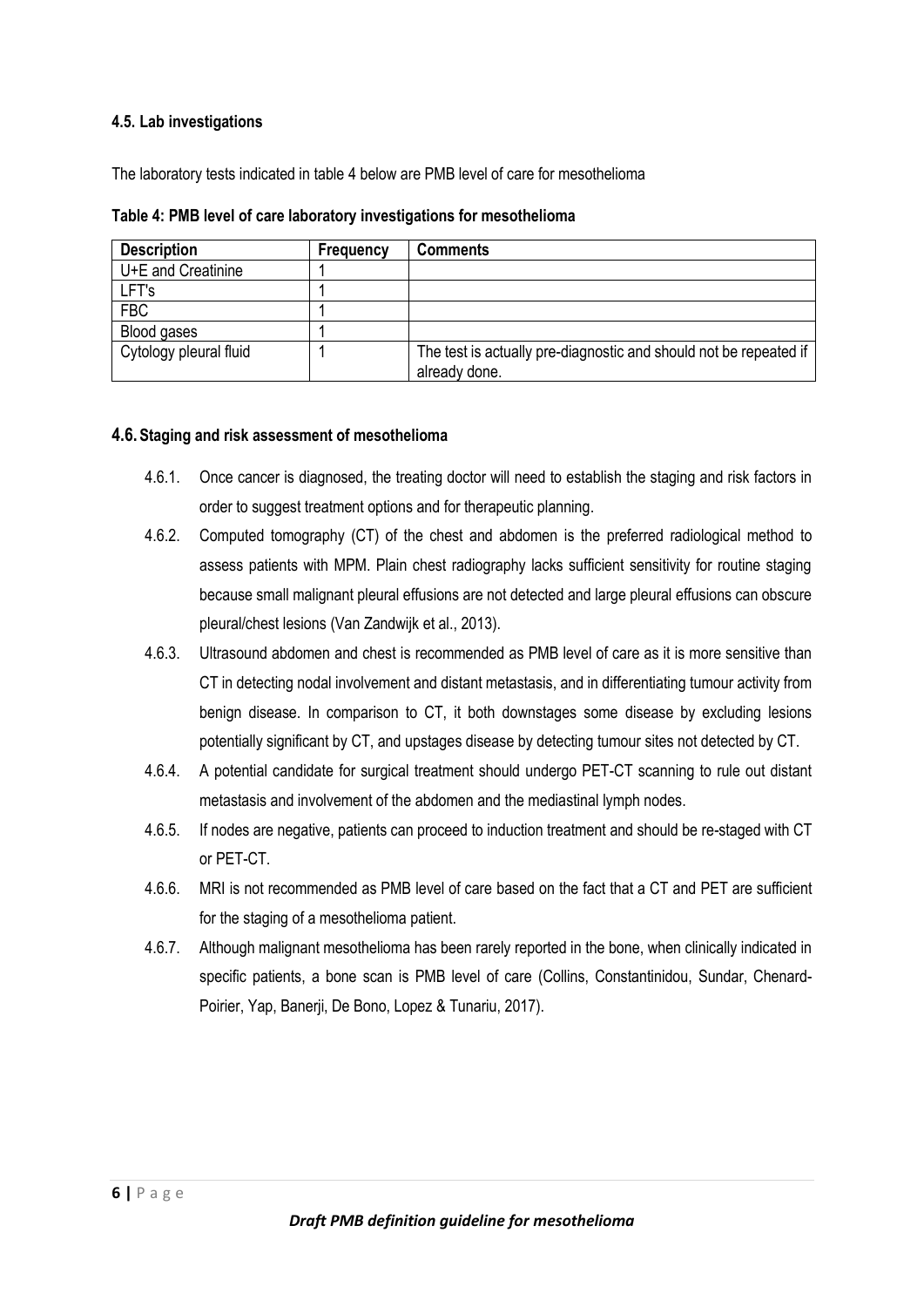**Table 5: PMB level of care for imaging radiology and procedures for staging and risk assessment of mesothelioma**

| <b>Description</b>              | <b>Comments</b>                                                                                                                                                                                                                                   |
|---------------------------------|---------------------------------------------------------------------------------------------------------------------------------------------------------------------------------------------------------------------------------------------------|
| Ultrasound abdomen and<br>chest | CT or ultrasonography should be used to guide biopsy and drainage of pleural<br>effusion                                                                                                                                                          |
| PET-CT                          | On motivation for staging and re-staging;<br>if surgery is required in selected patients it might be necessary<br>if there are any procedures that involve the pleura, a PET-CT might also be<br>warranted<br>no role for baseline PET            |
| Bone scan                       | Only if clinically indicated on a case by case basis.                                                                                                                                                                                             |
| CT Chest and abdomen            | Chest CT alone is often sufficient for disease staging and treatment planning. CT<br>is the radiological standard used for staging of disease, identifying possible<br>resectability of primary tumour and baseline pre-chemotherapy assessments. |
| Thoracoscopy / VATS             |                                                                                                                                                                                                                                                   |

## <span id="page-10-0"></span>**5. TREATMENT OPTIONS**

## <span id="page-10-1"></span>**5.1. Surgical Treatment**

- 5.1.1. Surgical interventions include procedures for diagnostic, staging and palliative purposes.
- 5.1.2. MPM patients are not suitable for resection with curative intent (Kondola, & Mannners 2016).
- 5.1.3. Mesothelioma patients should be followed up with surgeons rather than oncologists because majority of long term palliative interventions are surgical.
- 5.1.4. The surgical interventions listed below are recommended as PMB level of care for malignant pleural mesothelioma (Scherpereel, Astoul, Baas, Berghmans, Clayson, de Vuyst, Dienemann, Galateau-Salle, Hennequin, Hillerdal, Le Péchoux, Mutti, Pairon, Stahel, van Houtte, van Meerbeeck, Waller & Weder, 2010).
	- **Pleurectomy**
	- Extra pleural pneumonectomy
	- VATS
	- Pericardial Biopsy
	- Partial pericardectomy
	- Insertion of pleural catheter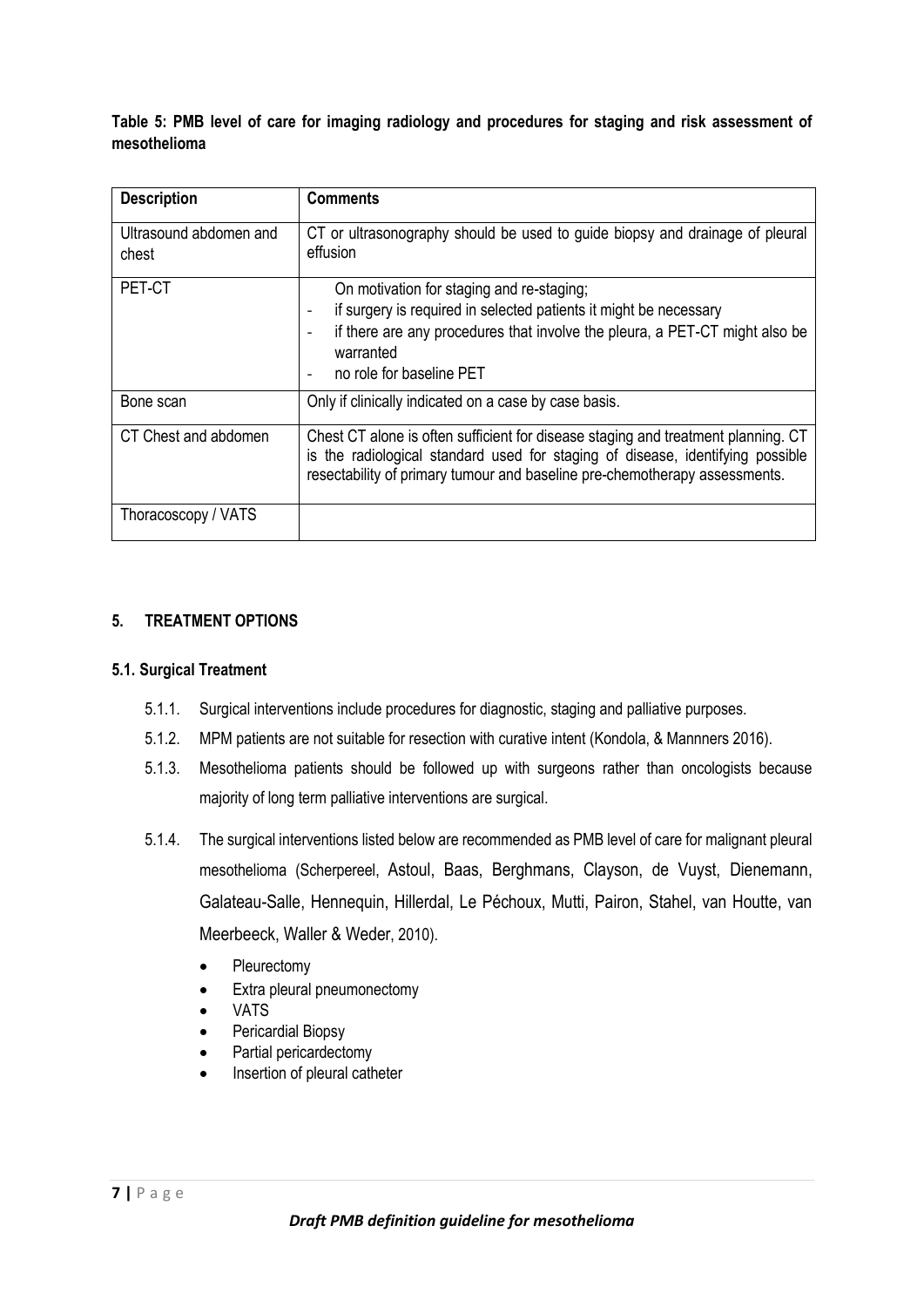#### <span id="page-11-0"></span>**5.2. Chemotherapy**

Chemotherapy requests can be considered on a case by case basis and when reviewing the literature for evidence, it should be noted that the sample sizes of clinical trials will be small as the prevalence of mesothelioma is low. There is currently no chemotherapy recommended as PMB level of care for mesothelioma.

### <span id="page-11-1"></span>**5.3. Radiotherapy**

- 5.3.1. Radiotherapy only has a palliative role for patients with mesothelioma (Jenkins et al. 2011). Systematic reviews have not shown evidence that radiotherapy prolongs survival in patients with MPM (Ung et al. 2006); however, this is not unexpected given the palliative context in which it is usually used (Kondola Manners, D. & Nowak, A.K & Manners 2016).
- 5.3.2. For palliative radiotherapy, 3# to 15# are recommended as PMB level of care to control pain.
- 5.3.3. The administration of adjuvant radiotherapy using specialised IMRT techniques has not shown any benefit and is not recommended as PMB level of care (Van Zandwijk et al., 2013).

#### **This guideline will be due for update on 31 March 2020**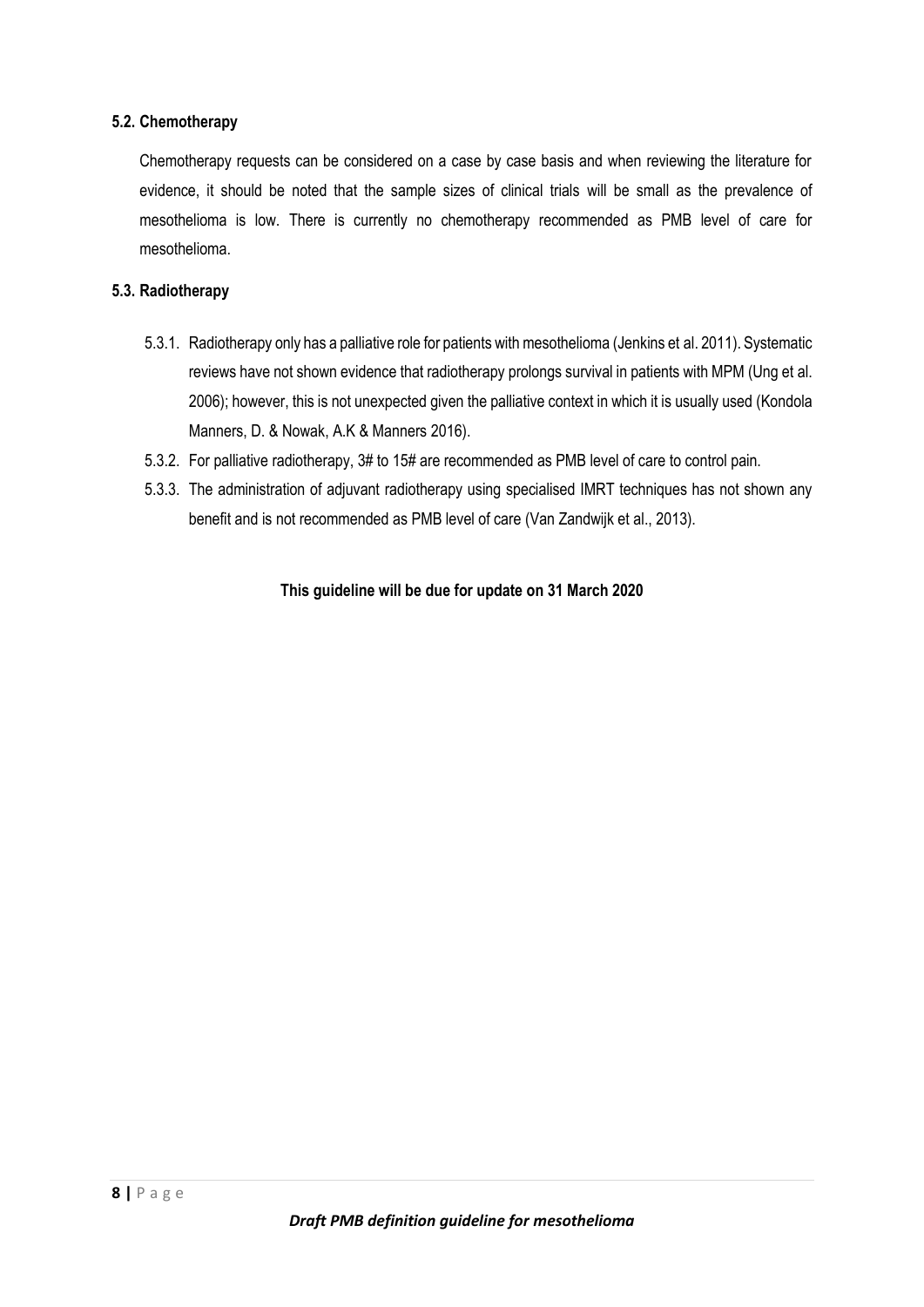#### <span id="page-12-0"></span>**REFERENCES**

Baas, P., Fennel, D., Kerr, K.M., Van Schil, P.E., Haas, R.L. & Peters, S. (2015). Malignant Pleural Mesothelioma: ESMO Clinical Practice Guidelines*. Annals of Oncology*, 26 (supplements 5): 31-39.

Barlow, C.A., Lievense, L., Gross, S., Ronk, C.J. & Paustenbach, D.J. (2013). The role of genotoxicity in asbestosinduced mesothelioma: an explanation for the differences in carcinogenic potential among fibre types*. Inhalation Toxicology*, 25: 553–567.

Collins, D.C., Constantinidou, A., Sundar, R., Chenard-Poirier, M., Yap, T.A., Banerji, U., De Bono, J.S., Lopez, J.S. & Tunariu, N. (2017). Patterns of metastases in malignant pleural mesothelioma in the modern era: Redefining the spread of an old disease. Journal of Clinical Oncology, 35:15\_suppl, 8556-8556.

Delfino, R.J., Anton-Culver, H. & Saltzstein, S.L. (1995). Gender-related differences in the distribution of thoracic versus abdominal malignant mesothelioma. *Cancer Detection and Prevention*, 19: 301–307.

Delgermaa, V., Takahashi, K., Park, E.K., Giang, V.L., Toshiyuki, H. & Tom, S. (2011). Global mesothelioma deaths reported to the World Health Organization between 1994 and 2008*. Bulletin World Health Organisation*, 89: 716– 724.

Department of Health. (1998). *Medical Schemes Act (Act 131 of1998)*. Pretoria: Department of Health, Republic of South Africa.

Finn, R.S., Brims, F.J., Gandhi, A., Olsen N., Musk, A.W., Maskell, N.A. & Lee, Y.C.G. (2012). Post-mortem findings of malignant pleural mesothelioma: a two-centre study of 318 patients. *Chest*, 142: 1267–1273.

Geltner, C., Errhalt, P., Baumgartner, B., Ambrosch, G., Machan, B., Eckmayr, J., Klikovits, T., Hoda, M.A., Popper, H. & Klepetko, W. (2016). Management of malignant pleural mesothelioma - part 1: epidemiology, diagnosis, and staging: Consensus of the Austrian Mesothelioma Interest Group (AMIG). *Wien Klin Wochenschr*, 128: 611-617.

Global Burden of Disease Cancer Collaboration. (2016). Global, Regional, and National Cancer Incidence, Mortality, Years of Life Lost, Years Lived with Disability, and Disability-Adjusted Life-years for 32 Cancer Groups, 1990 to 2015. A Systematic Analysis for the Global Burden of Disease Study. Journal of the American Medical Association- Oncology, E1-E25.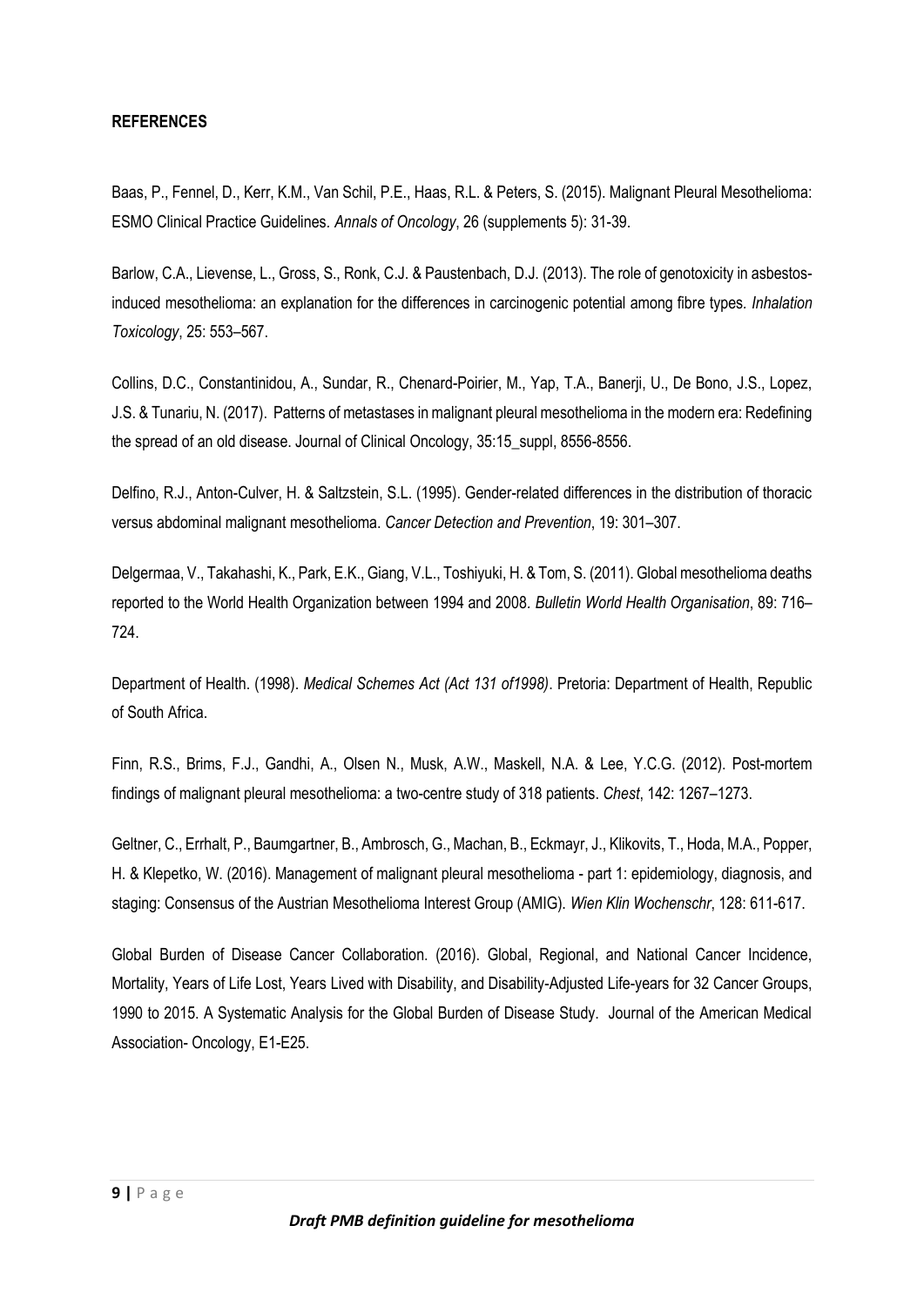Greillier, L., Cavailles, A., Fraticelli, A., Scherpereel, A., Barlesi, F., Tassi, G., Thomas, P. & Astoul, P. (2007). Accuracy of pleural biopsy using thoracoscopy for the diagnosis of histologic subtype in patients with malignant pleural mesothelioma. *Cancer*, 110: 2248–2252.

Kanbay, A., Ozer Simsek, Z., Tutar, N., Yilmaz, I., Buyukoglan, H., Canoz, O. & Demir, R. (2014). Non-asbestosrelated malignant pleural mesothelioma. *Internal Medicine*, 53:1977-9

Kondola, S., Manners, D. & Nowak, A.K. (2016). Malignant pleural mesothelioma: an update on diagnosis and treatment options. *Therapeutic advances in respiratory disease*, 10(3): 275-288.

Lanphear, B.P. & Buncher, C.R. (1992). Latent period for malignant mesothelioma of occupational origin. *Journal of Occupational Medicine*, 34: 718–721.

MacLeod, N., Chalmers, A., O'Rourke, N., Moore, K., Sheridan, J., McMahon, L., Bray, C., Stobo, J., Price, A., Fallon, M. & Laird B.J. (2015). Is radiotherapy useful for treating pain in mesothelioma? A phase II trial*. Journal of Thoracic Oncology*, 10: 944–950.

Macleod, N., Price, A., O'Rourke, N., Fallon, M. & Laird, B. (2014). Radiotherapy for the treatment of pain in malignant pleural mesothelioma: a systematic review. *Lung Cancer*, 83: 133–138.

Maskell, N.A., Gleeson, F.V., Davies, R.J. (2003). Standard pleural biopsy versus CT-guided cutting-needle biopsy for diagnosis of malignant disease in pleural effusions: a randomised controlled trial*. Lancet*, 361:1326–1330.

Nickell, L.T., Lichtenberger III, J.P., Khorashadi, L., Abbott, G.F., Carter, B.W. (2014). Multimodality Imaging for Characterization, Classification, and Staging of Malignant Pleural Mesothelioma. Radiographics , 34(6) :1692– 1706.

Offermans, N.S., Vermeulen, R., Burdorf, A., Goldbohm, R.A., Kauppinen, T., Kromhout, H.& van den Brandt P.A. (2014). Occupational asbestos exposure and risk of pleural mesothelioma, lung cancer, and laryngeal cancer in the prospective Netherlands cohort study. *Journal of Occupational and Environmental Medicine*, 56: 6–19.

Scherpereel, A., Astoul, P., Baas, P., Berghmans, T., Clayson, H., de Vuyst, P., Dienemann, H., Galateau-Salle, F., Hennequin, C., Hillerdal, G., Le Péchoux, C., Mutti, L., Pairon, J.C., Stahel, R., van Houtte, P., van Meerbeeck, J., Waller, D. & Weder, W. (2010). Guidelines of the European Respiratory Society and the European Society of Thoracic Surgeons for the management of malignant pleural mesothelioma. *The European Respiratory Journal*, 35 (3): 479–495.